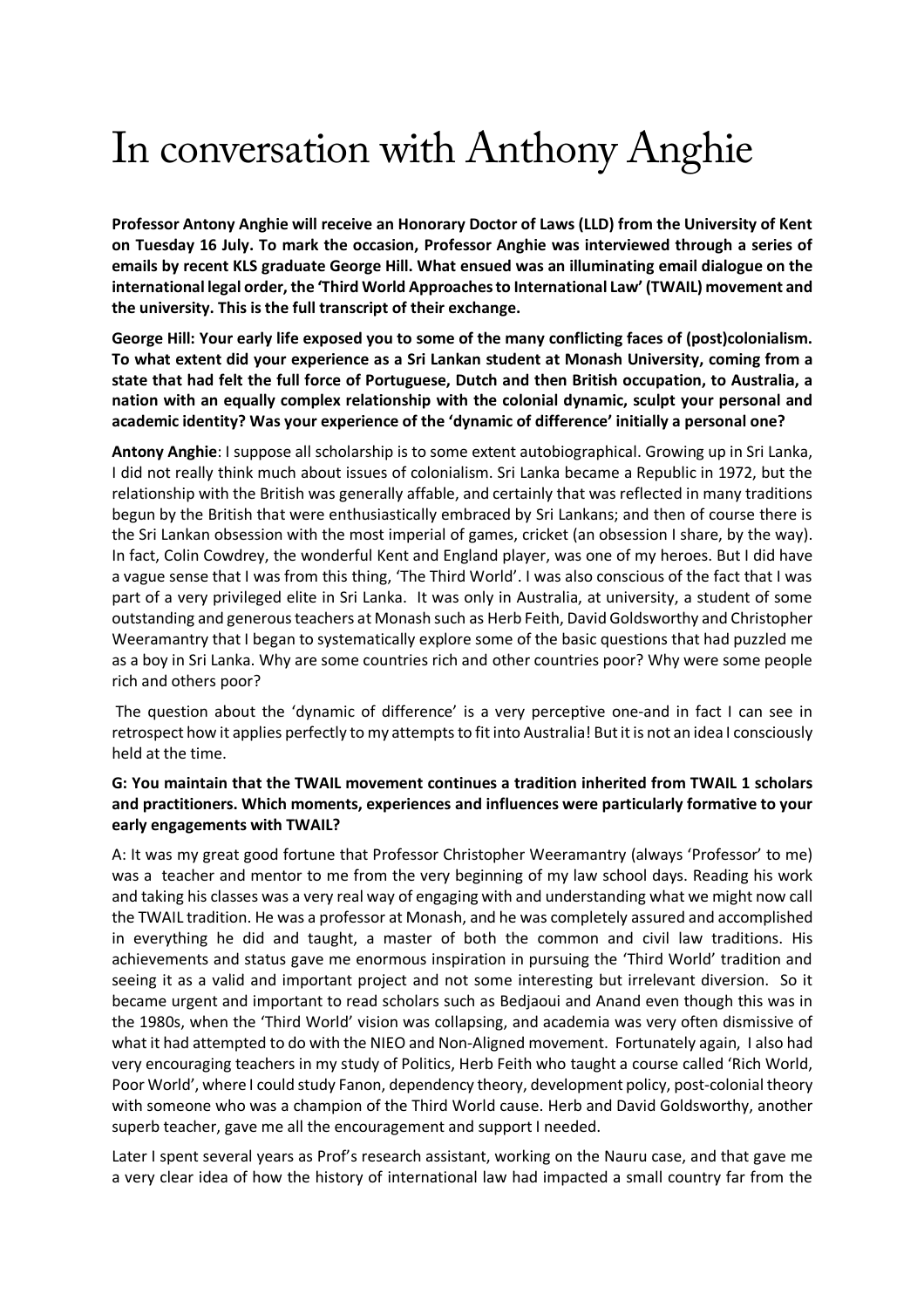centres of European power. Examining the very concrete legal issues and disputes that emerged from that experience enabled me to connect the elements of what could be narrowly defined as a series of 'legal disputes' with this larger history of the relationship between imperialism and international law. And then of course, Prof's decisions-his many dissenting opinions-many years later, as a Judge on the ICJ, showed how a TWAIL Judge, if I could use such a clumsy term, addressed some of the major issues of our time, the rights of war and peace, environmental damage, nuclear war. Both in relation to Nauru and his work on the ICJ, it was extraordinary to be able to see at first hand how Prof approached these issues and to be able to discuss them with him later.

### **G: What did you regard as the guiding purpose or aim of your early scholarship? How has this changed, if at all, over time?**

A: My earliest published work was on human rights and minority protection. After that I wrote on the Nauru Case in 1993, and that was really when I sketched out the essence of my ideas of the relationship between imperialism and international law. The major claims I make in my book-on the centrality of imperialism to international law, the dynamic of difference-are all in that article. The challenge I had was to sketch out a history of international law that made imperialism central to the story, a TWAIL history of international law if you will, a history that was credible and scholarly. I finished my SJD thesis in 1995, and several senior scholars including Martti Koskenniemi, who encouraged me to get in contact with Cambridge UP, were good enough to say it was an important work that should be published as soon as possible. Another friend, Annelise Riles, looked at the thesis and gave me very astute advice-she said that, given the novelty of the argument and the challenge it presented to the conventional progress story of international law that the whole profession had invested in, I needed to make my arguments, if not completely convincing, then at least persuasive and compelling. I knew she was right, and if I failed, the TWAIL history of international law argument would be discredited and dismissed as another implausible and failed exercise in third world whining and complaint. So suddenly, instead of enriching and consolidating the TWAIL tradition, I realized I could cause it immense damage while also failing my TWAIL II colleagues at a stage when TWAIL II was still emerging. I then felt enormous pressure because I was not writing just for myself anymore. Fortuitously, as it turns out, CUP rejected my manuscript. So I published a series of articles-this enabled me to really focus on particular period and add depth and detail to the argument-and those articles then led to publishing Imperialism, Sovereignty and the Making of International Law, almost ten years after finishing my thesis.

Nowadays, I feel that my scholarship is in a sense more varied. I've tried to connect TWAIL with other disciplines such as history and international relations, and to introduce TWAIL to different audiences. I've also tried to elaborate on TWAIL history and how it might illuminate various aspects of international law.

The pressures I feel now are far more mundane-the usual over-commitment, and the anxiety and exasperation and sense of inadequacy and embarrassment over missed deadlines. Sometimes, but only sometimes, I miss the intensity, the sheer difficulty I struggled with in that earlier work, which generated a correspondingly intense satisfaction when I felt I was making progress, seeing something new and different. But I feel reassured by the fact that TWAIL II-or is it III-is now in the safe hands of a brilliant generation of younger scholars!

**G: I am intrigued by the fact that you are able to trace TWAIL back to your attempts to mentally tackle difference and inequality as a child. It seems to me that TWAIL seeks to provide a forum within legal academia for confronting these human and instinctive reactions to the third-world and postcolonial condition. Do you feel that TWAIL has successfully bridged the gap between these fundamental concerns and the sometimes intimidating and often Eurocentric world of legal academia?**

A: Has TWAIL been able to bridge the gap….well, it's difficult to know. It is certainly an ambition of TWAIL to provide people, especially from the developing world, with a vocabulary, a set of analytic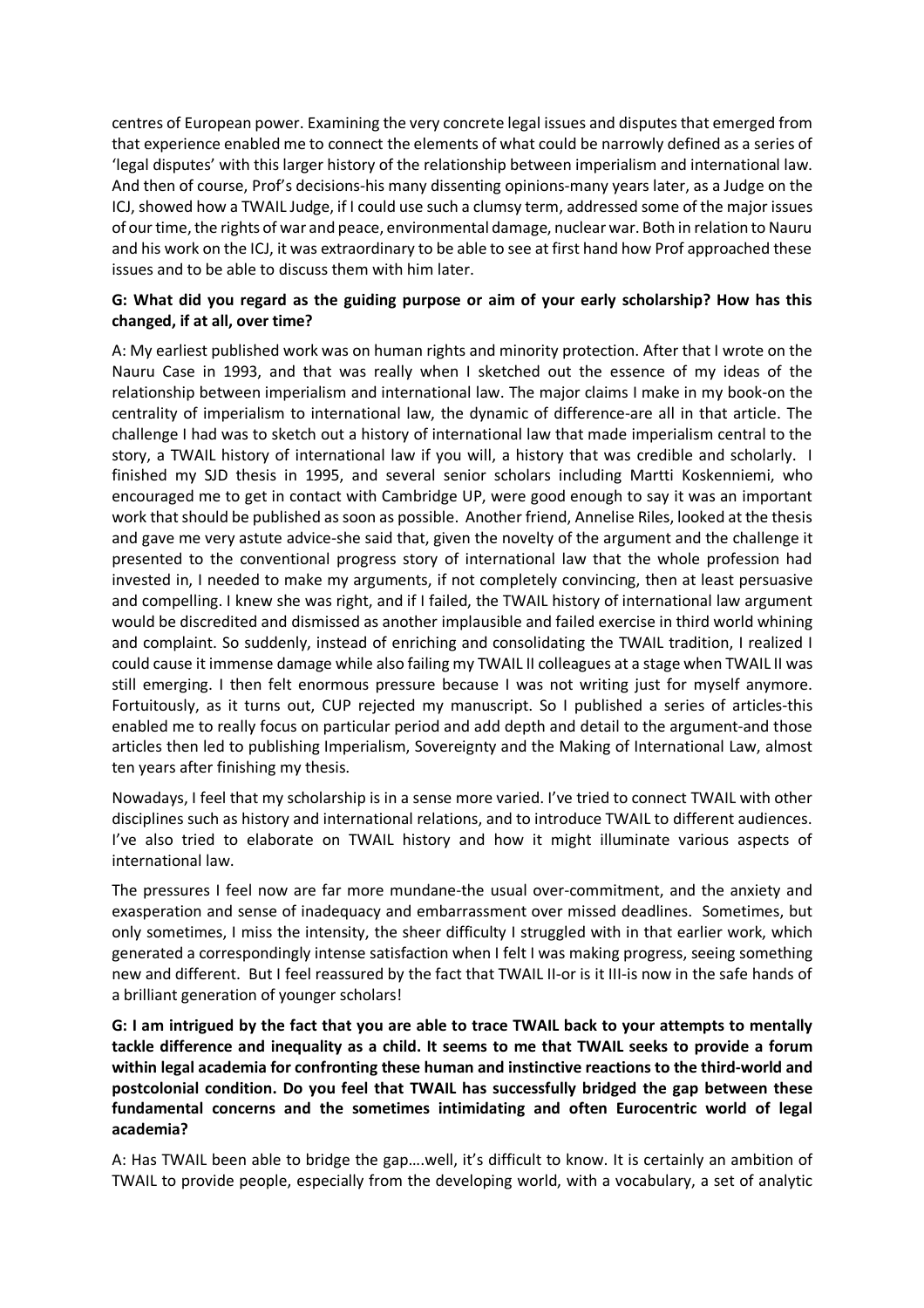tools that would enable them to explore their own condition, their concerns, about inequality and the aftermath of formal Empire, for instance; and the further step is to see such an exploration as a legitimate academic and professional pursuit as opposed to some erratic and unsound 'political' approach that would disqualify you from being regarded as a proper 'professional', impartial, objective international lawyer-the sort who could be trusted to argue a case before the ICJ.

In terms of the gap you refer to, I should add that I myself have been very fortunate. I have already mentioned the importance to me of Prof Weeramantry at Monash. And then I had, Professor David Kennedy at Harvard as my SJD supervisor and David too gave me all the freedom and encouragement I could possibly want. I'm not sure how to assess the overall situation. I have been told by some students that their teachers or supervisors had discouraged them from reading TWAIL work! So if this is the case, there is a problem. But I would like to think that TWAIL is now more mainstream and that it is heartening that many international lawyers seem to increasingly accept that there is something to be said for the TWAIL position. Furthermore, many of the 'TWAIL concerns' about issues of power and inequality are becoming 'global' concerns-witness the current debate about the relationship between human rights and neo-liberalism. Of course, these debates take new forms, but TWAIL writers such as Upendra Baxi, Balakrishnan Rajagopal and James Gathii had a lot to say about this broad topic many years ago. Karin Mickelson has been writing incisively about the environment for many years. My colleague M.S.Sornarajah developed over the last two decades a critique of investment law that has now become pretty much the conventional position. His views were often dismissed but he has now been proven right in so many important respects. We still have a great deal to learn from these scholars. What all this suggests is that now, it is TWAIL that is 'universal', that what were perceived as the narrow concerns of the third world are now seen as 'global concerns' even by the orthodoxy.

**G: Questions of inclusivity are a hot topic in many UK Universities, not least at Kent Law School, where the Decolonise the Curriculum programme has enjoyed resounding success, organising a conference in March and presenting its manifesto to the House of Commons just last week. Beyond the sometimes-esoteric scope of legal discourse, what do movements such as TWAIL, decolonise the curriculum etc, offer to the university as an environment? Do Universities have a responsibility to deconstruct remnants of the colonial legacy?**

A: In a way I think my previous response covers the question about 'decolonization'. I have recently encountered versions of this debate in Colombia (thanks to Luis), South Africa, and various parts of Asia, and in each place the same broad theme has a different and complex resonance. To me it is fairly simple. Surely as scholars and as Universities, we have the mission of expanding knowledge and learning? I think it was Salman Rushdie who said something like: ' So much British history took place overseas'-and that overseas history needs to be understood. People are often unaware about their own histories-but for different reasons.

In international law we see another version of this, an unawareness of the colonial dimensions of many great figures in the discipline. We revere Grotius, but it is only relatively recently that the Eastern Grotius, the Grotius who was the dedicated servant of the Dutch East India company, is being studied. What I find very encouraging and touching when I travel in Europe is that the younger generation of students are now very aware of this problem and are eager to explore these new/old histories from different perspectives. And of course, apart from the colonial encounter, there is the issue of engaging with other societies and Empires and the ways in which they thought about order and justice and society. That's the sort of Eurocentrism that Prof Weeramantry was trying to combat.

I encounter a different form of Eurocentrsim in Asia. I've just been involved in workshops in Cambodia and Sri Lanka. And what I find striking-but not really surprising-is that they study with dedication the traditional Eurocentric version of international law. This is after all what the textbooks present. As a consequence, however, they and their students could feel completely removed from and alien to the subject as that version usually presents their own country -if mentioned at all-as one of the many